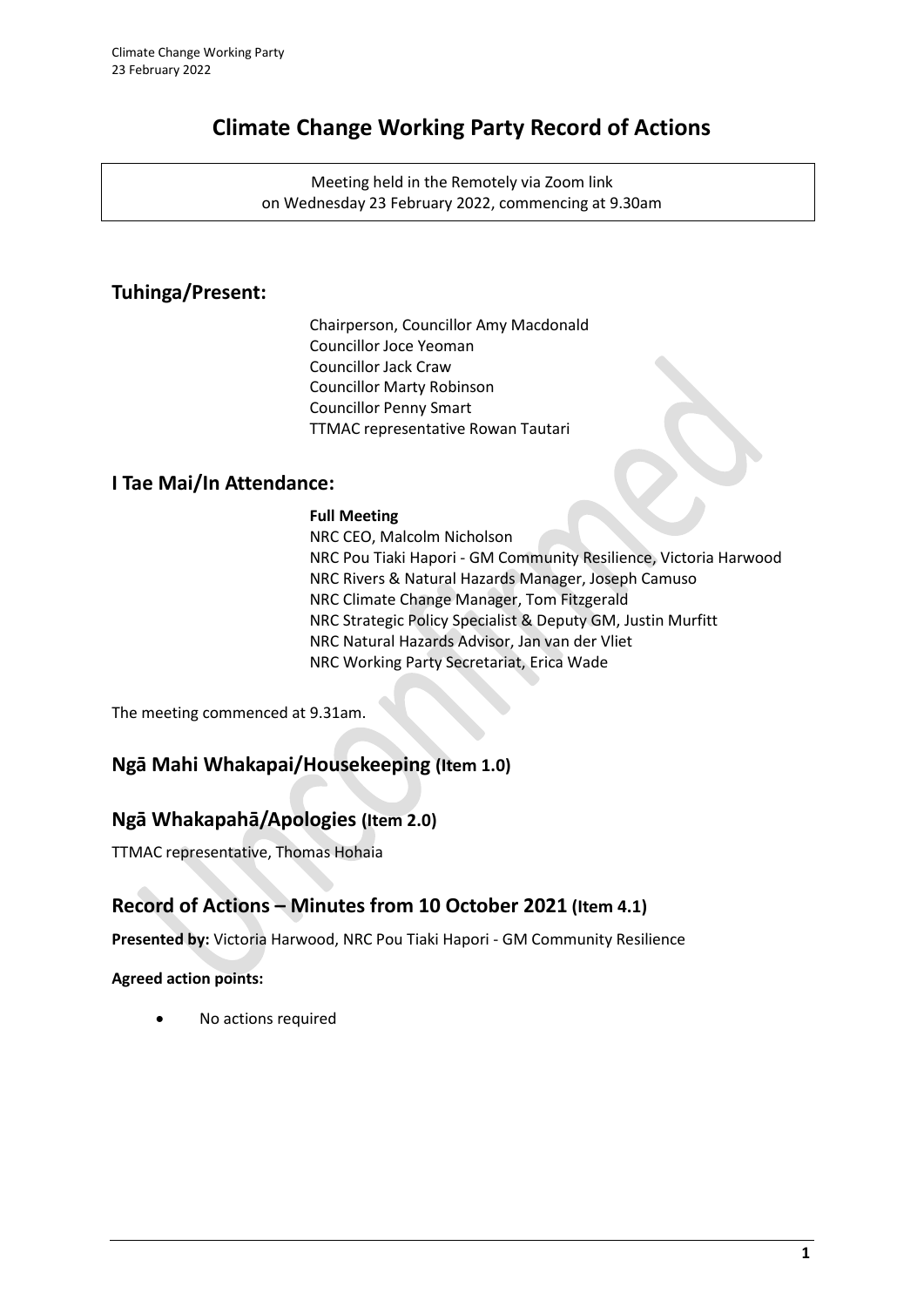## **Receipt of Action Sheet (Item 4.2)**

**Presented by:** Victoria Harwood, NRC Pou Tiaki Hapori - GM Community Resilience

#### **Agreed action points:**

- Action #2: Victoria has raised a service ticket with the IT department as there may be an opportunity to have a Microsoft Teams working space for councillors and TTMAC members.
- Action # 31: Cr. Jack Craw to feedback to the Climate Change Working Party what projects in the Biodiversity and Biosecurity implementation plan can be included in the work plan for year 2.
- Action #32: Victoria currently in conversation with Auriole, NRC Pou Manawhakahaere, regarding TTMAC members not able to attend working party meetings. Long term solution required. This action is to stay on schedule of action sheet until resolved.

## **Recruitment update and introduction of new staff (Item 4.3)**

**Presented by:** Victoria Harwood, NRC Pou Tiaki Hapori - GM Community Resilience

#### **Agreed action points:**

• No actions required

## **Progress Year 1 of Ngā Taumata o Te Moana (Item 4.4)**

**Presented by:** Victoria Harwood, NRC Pou Tiaki Hapori - GM Community Resilience

**Agreed action points:** 

- Website link to 'He Waka Eke Noa' to be distributed to the working group.
- Year 2 project #38: There is potentially an opportunity for NRC to work with DOC in this space. Amy to send Jono and Vic the contact details for the lead worker at DOC.

## **Electric vehicle survey report summary (Item 4.5)**

**Presented by:** Joseph Camuso, NRC Rivers & Natural Hazards Manager

**Agreed action points:** 

• Future plans for our EV network needs to be embedded with our Northland council transport teams, working groups and agencies.